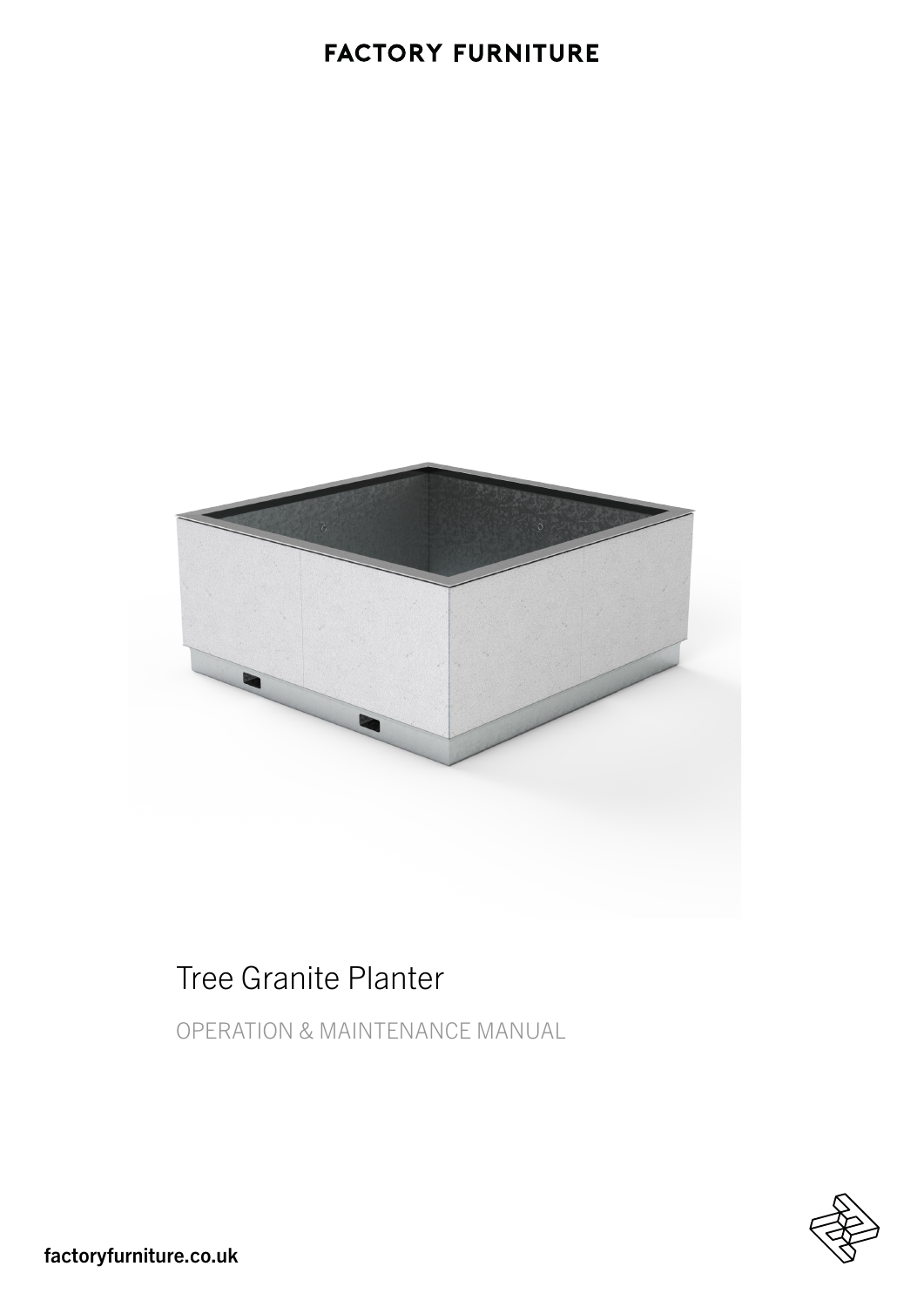# Introduction

#### Design

Design, shop drawings and development by Factory Furniture Ltd.

#### **Manufacture**

Factory Furniture manufactured components. Products are assembled in Factory workshops, checked and dispatched ready for installation. Replacement products or components thereof should be ordered direct from Factory Furniture Ltd.

#### Copyright

The design copyright for the product and drawing copyright remains the sole property of Factory Furniture Ltd.

## General Specifications

#### Granite TREE Planter

*Metric* length 2000mm | width 2000mm | height 900mm *Imperial* length 6' 6½" | width 6' 6½" | height 2' 11½" Approx Weight 1074kg Approx Capacity 2300ltr Forklift Centres 890mm (2' 11")

### Detailed Material & Finish Specifications

#### Side Panels

- Manufactured from granite tiles edges chamfered and flamed finish on outer surface
- Adhered to pre-galvanised mild steel backer board using a suitable flexible adhesive

#### Internal Frame Assembly

- Manufactured from mild steel box section with an all welded construction and hot dip galvanised finish
- Frame has an integrated pre-galvanised mild steel sheet liner - after assembly liner joints are sealed using exterior grade silicon sealant. Liner (inner) and tile backer panels (outer) are screwed to internal frame
- Drainage holes in base liner panels

#### Rim

- Manufactured from stainless steel satin polish finish and featuring an all welded construction
- Downstand secured to planter frame assembly

## General Maintenance

(Recommended Schedule & Guidelines)

#### Daily/Weekly/Monthly (or as adopted)

Visual checks of planter - check all items for superficial or physical damage.

#### Three Monthly

Clean all items as detailed below check all fixings are seated correctly

#### Six Monthly

Secure all fixings; full clean as detailed below

## Specific Maintenance Details

#### FSC Timber

Clean with a stiff brush once per year, especially in more exposed locations, in order to prevent a verdigris type build up on the timber surface. Ideally this should be completed in early spring. During the cleaning stage, all exposed timber surfaces should be inspected for splits and splinters. Any splinters and graffiti should be removed and the surface sanded with 100 grit sandpaper in order to remove any uneven / sharp edges or surfaces.

*During the first few months after installation the tannin naturally occurring in the timber may leach out and cause a brown staining on the bases. This may be removed with a light solution of household bleach and water.*

#### Stainless Steel (polished stainless steel only)

Clean as required, but at least every three months, using a stainless steel polish and a lint free cloth. To remove ground in dirt, a stainless steel finishing pad may be required.

#### Galvanised

For general cleaning using a damp cloth and warm soapy water only. Scourers and abrasive cleaners are NOT suitable for this type of finish and may damage it. Before using any cleaning agents to remove graffiti etc. try on a small, inconspicuous area first to avoid causing more unsightly damage.